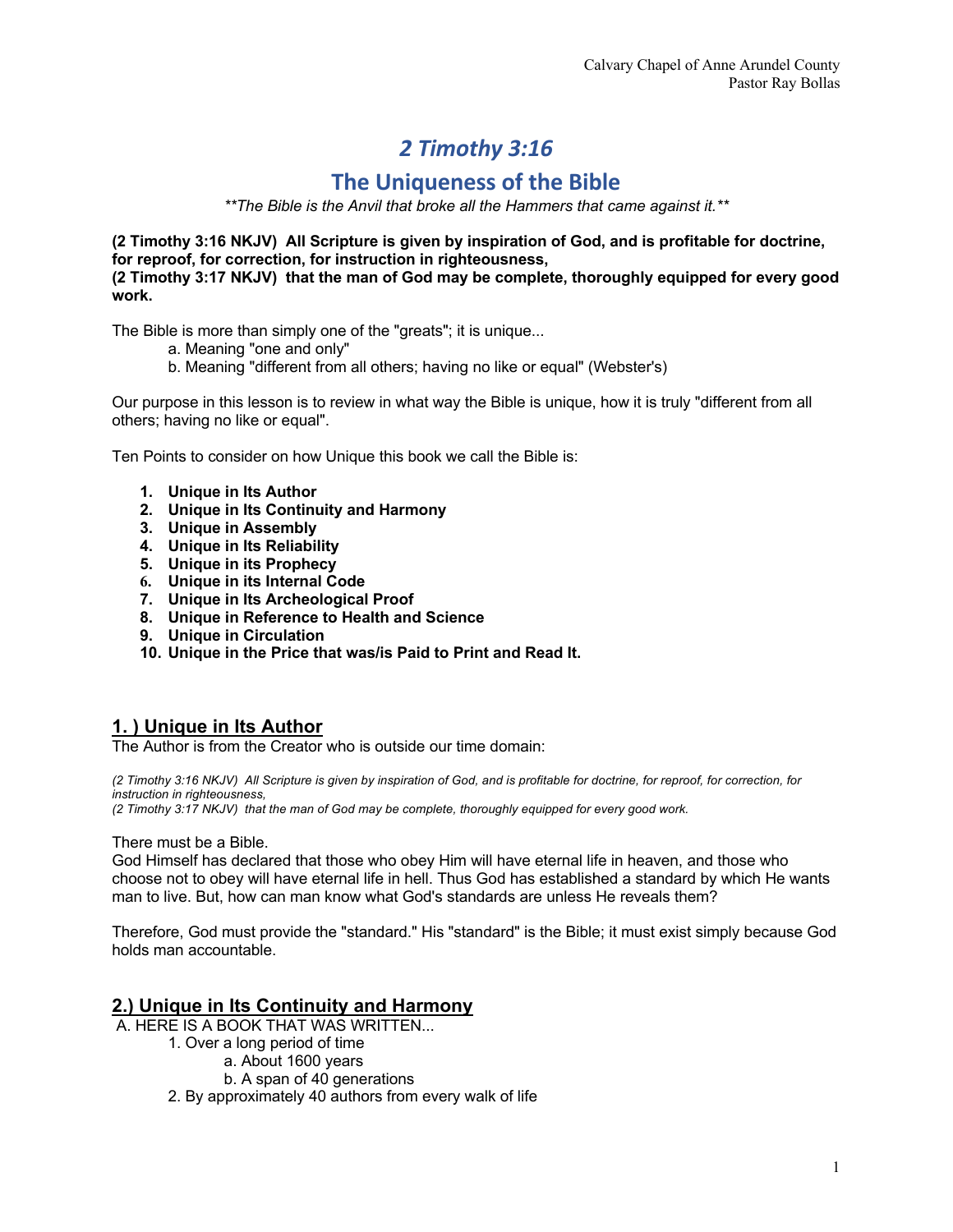- a. Moses, political leader trained in the universities of Egypt
- b. Peter, fisherman
- c. Amos, herdsman
- d. Joshua, military general
- e. Nehemiah, cup bearer to the king of Persia
- f. Daniel, prime minister in the courts of Babylon
- g. Luke, physician
- h. Solomon, philosopher king
- i. Matthew, tax collector
- j. Paul, rabbi and tentmaker
- 3. In different places
	- a. Moses in the wilderness
	- b. Jeremiah in a dungeon
	- c. Daniel on a hillside, and in a palace
	- d. Paul inside prison walls
	- e. Luke while traveling
	- f. John in exile on the isle of Patmos
	- g. Others in the rigors of a military campaign
- 4. At different times
	- a. David in times of war
	- b. Solomon in times of peace
- 5. During different moods
	- a. Some writing from the heights of joy
	- b. Others from the depths of sorrow and despair
- 6. On three continents:

Asia,

Africa,

Europe

- 7. In three languages:
	- Hebrew,
	- Aramaic,
	- Greek

8. With subject matter involving hundreds of controversial topics,

- such as:
	- a. The origin of man and the universe
	- b. The nature of God
	- c. The nature of man, sin, and man's redemption

#### **Maintains Its Continuity and Harmony**

As Broad as all these are, the Bible maintains its continuity and harmony. With all the above, the Bible never contradicts itself, each author is in agreement on all main points.

Imagine what you would have it you took just ten authors...

 1) From one walk of life, one generation, one place, one time, one mood, one continent, one language

 2) Speaking on just one controversial subject. You would have a conglomeration of conflicting ideas, not harmony

The Bible maintains its harmony as it takes man from the Fall to Restoration.

For Example, "The Paradise Lost of the book of Genesis becomes the Paradise Regained of Revelation." And, "Whereas the gate to the Tree of Life is closed in Genesis, it is opened forevermore in Revelation."

#### **The Bible tells it like it is, and retains its continuity and harmony**

- 1. The Bible deals frankly with the sins of its characters, even its heroes:
	- a. Adam and Eve putting off responsibility on to others
	- b. Noah drunkenness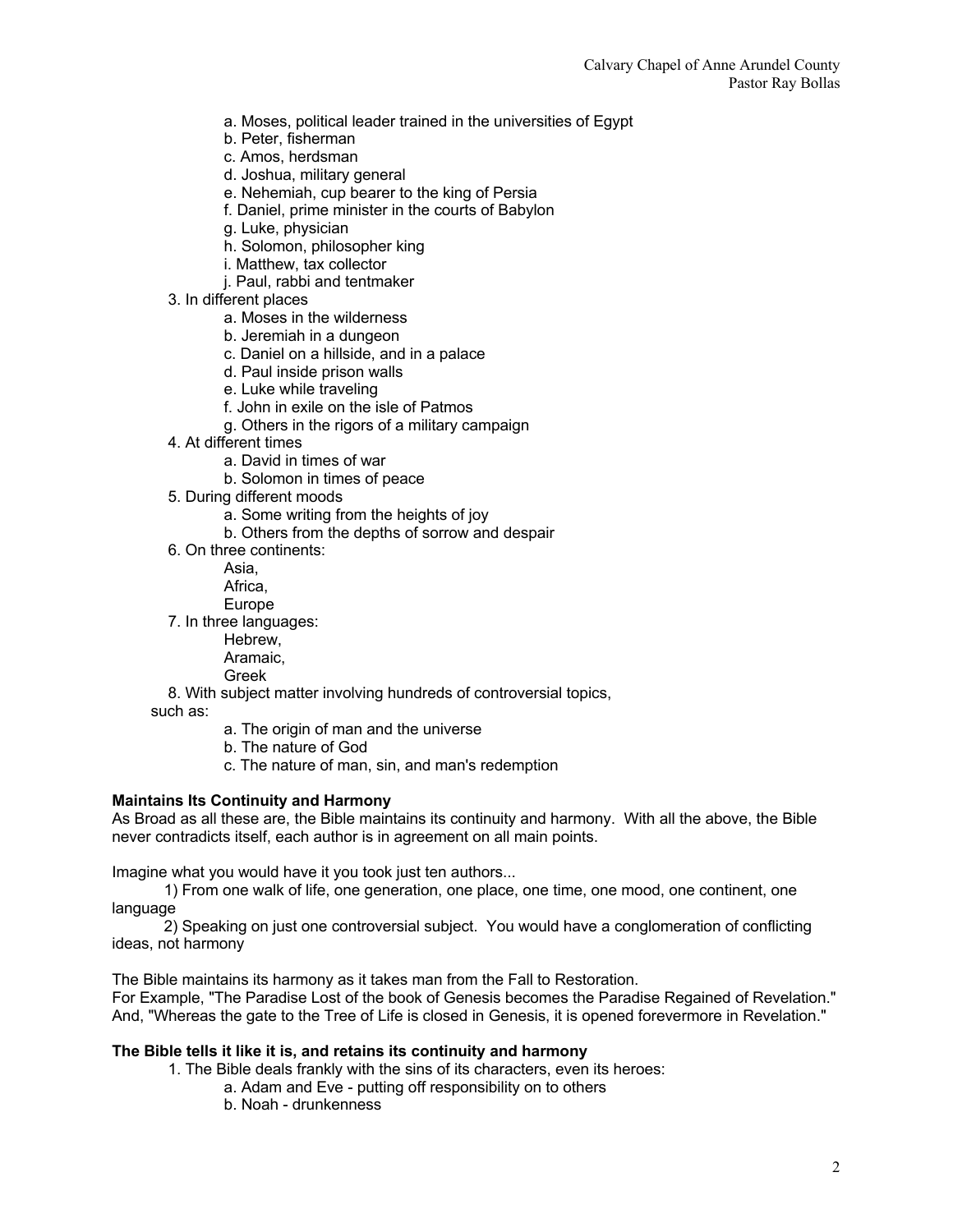- c. Abraham cowardice, lying to save his skin
- d. Moses disobedience to God
- e. David lying, adultery, murder
- f. Peter denying the Lord, causing division through hypocrisy
- g. Churches divided, arrogant, materialistic

2. The Bible has the habit of telling it like it was, and is unique in its portrayal of its key personalities

## **3.) Unique in Assembly**

"By the end of 1993, the whole Bible had been translated into 337 languages; 2,062 languages have translations of at least one book of the Bible." - (Guinness Book of World Records (1998))

Why should we have some understanding of how the Bible came to us?

Young children often think that milk comes in cartons from the grocery store. As they grow up they learn that milk comes from cows on the farm. Likewise many Christians have become so used to having Bibles that they have bought at a book store that they have almost no knowledge of where the present English translations of the Bible came from.

Understanding how the Bible came to us gives us a confident foundation for our faith in the reliability the Bible. Evidence presented in a criminal case must be shown to have been protected by a proper chain of custody from being tampered with. We will be able to answer to critics when they claim that the New Testament contains 200,000 errors.

#### **Definition of Canon**

The Cannon – Who decided what went in and didn't? The word canon comes from the root word "reed". The reed was used as a measuring rod and eventually meant "standard."

The word canon applied to Scriptures means, "an officially accepted list of books."

#### **How was the Old Testament Canon Determined?**

The Old Testament as we know it existed before Jesus. All the books of the OT were recognized before Jesus walked the earth. The Jewish people were very detailed about passing their writings down.

#### Jesus acknowledged the Old Testament as we know it in Luke 24:

*(Luke 24:44 KJV) And he said unto them, These are the words which I spake unto you, while I was yet*  with you, that all things must be fulfilled, which were written in the law of Moses, and in the prophets, and *in the psalms, concerning me.*

#### **How was the New Testament Canon Determined?**

The Early church had three criteria for determining what books were to be included or excluded from the Canon of the New Testament.

- First, the books must have apostolic authority-- that is, they must have been written either by the apostles themselves, who were eyewitnesses to what they wrote about, or by associates of the apostles.
- Second, there was the criterion of conformity to what was called the "rule of faith." In other words, was the document congruent with the basic Christian tradition that the church recognized as normative.
- Third, there was the criterion of whether a document had enjoyed continuous acceptance and usage by the church at large (ie. Quoted from by early church writers and fathers)

Example of a book that was excluded: The gospel of Thomas is not include because of the following: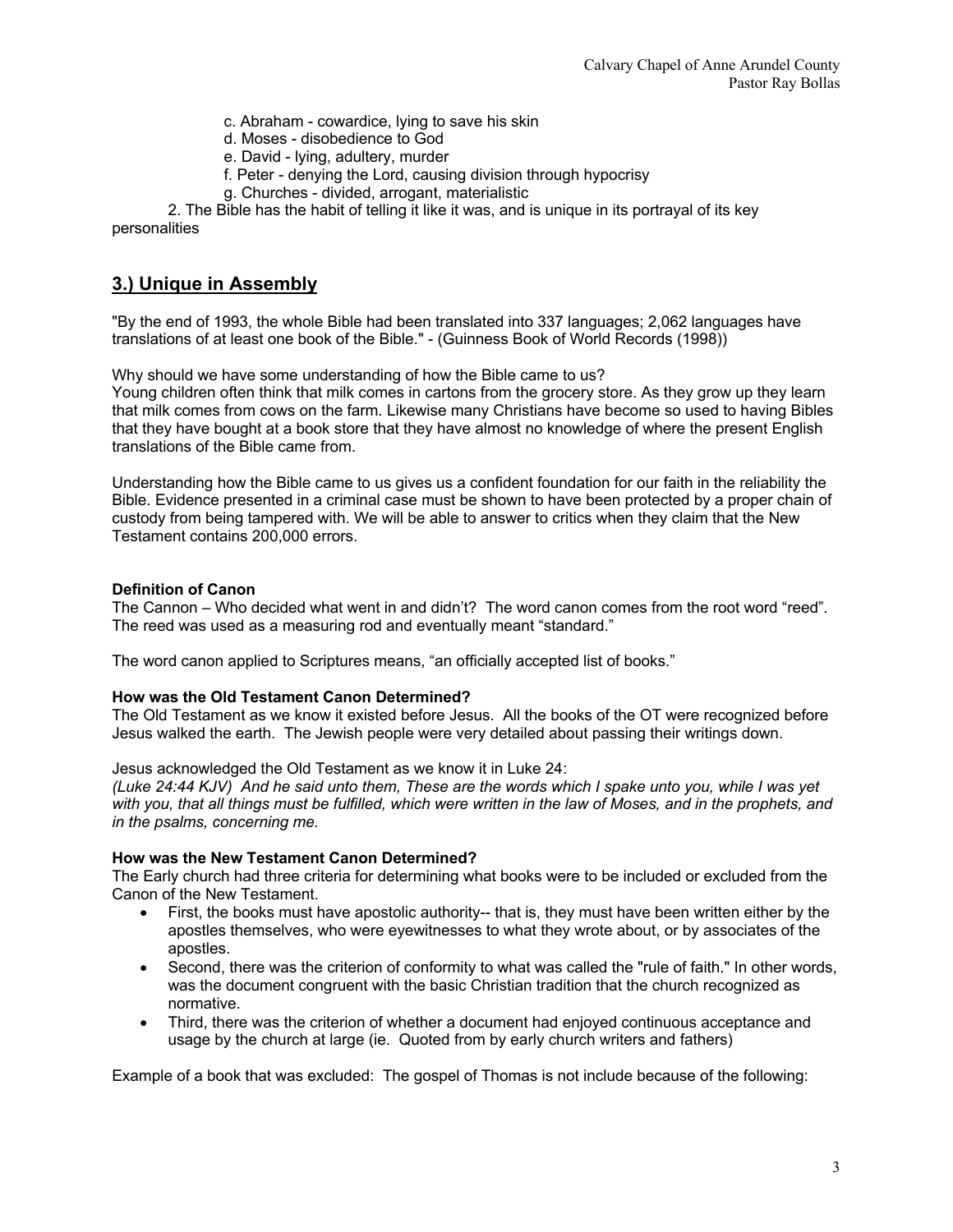- The gospel of Thomas fails the test of Apostolic authority. None of the early church fathers from Clement to Irenaeus ever quoted from the gospel of Thomas. This indicates that they either did not know of it or that they rejected it as spurious. In either case, the early church fathers fail to support the gospel of Thomas' claim to have been written by the apostle. It was believed to by written around 140 A.D. There is no evidence to support its purported claim to be written by the Apostle Thomas himself.
- The gospel of Thomas fails to conform to the rule of faith. It purports to contain 114 "secret sayings" of Jesus. Some of these are very similar to the sayings of Jesus recorded in the Four Gospels. For example the gospel of Thomas quotes Jesus as saying, "A city built on a high hill cannot be hidden." This reads the same as Matthew's Gospel except that high is added. But Thomas claims that Jesus said, "Split wood; I am there. Lift up a stone, and you will find me there." That concept is pantheistic. Thomas ends with the following saying that denies women salvation unless they are some how changed into being a man. "Let Mary go away from us, because women are not worthy of life." Jesus is quoted as saying, "Lo, I shall lead her in order to make her male, so that she too may become a living spirit, resembling you males. For every woman who makes herself male will enter into the kingdom of heaven."
- The gospel of Thomas fails the test of continuous usage and acceptance. The lack of manuscript evidence plus the failure of the early church fathers to quote from it or recognize it shows that it was not used or accepted in the early Church. Only two manuscripts are known of this "gospel." Until 1945 only a single fifth-century copy translation in Coptic had been found. Then in 1945 a Greek manuscript of the Gospel of Thomas was found at Nag Hammadi in Egypt. This compares very poorly to the thousands of manuscripts that authenticate the Four Gospels.

The Festal letter of Athanasius (c. A.D. 367) is well known as the first list to contain all and only the present twenty-seven book New Testament Canon. Thirty years later the Synod of Carthage, under the influence of the great Augustine, reached a similar conclusion. Youngblood gives the common Protestant evaluation of these pronouncements:

*Thus led (as we believe) by divine Providence, scholars during the latter half of the fourth century settled for all time the limits of the New Testament canon. The 27 books of Matthew through Revelation constitute that New Testament, which possesses divine authority equal to that of the Old.*

#### **History of the Bible - Timeline of the Writings Important terms to know:**

Autographs: The original texts were written either by the author's own hand or by a scribe under their personal supervision.

Manuscripts: Until Gutenberg first printed the Latin Bible in 1456, all Bibles were hand copied onto papyrus, parchment, and paper.

Translations: When the Bible is translated into a different language it is usually translated from the original Hebrew and Greek. However some translations in the past were derived from an earlier translation. For example the first English translation by John Wycliffe in 1380 was prepared from the Latin Vulgate.

The following is a time line for the writings of the various books of the Old and New Testaments and important translations made from them.

## **Old Testament Timeline/Translations**

Autographs - Old Testament

- 1450-1400 B.C. The traditional date for Moses' writing of Genesis-Deuteronomy written in Hebrew.
- 586 B.C. Jerusalem was destroyed by the Babylonian king Nebuchadnezzar. The Jews were taken into captivity to Babylon. They remained in Babylon under the Medo-Persian Empire and there began to speak Aramaic.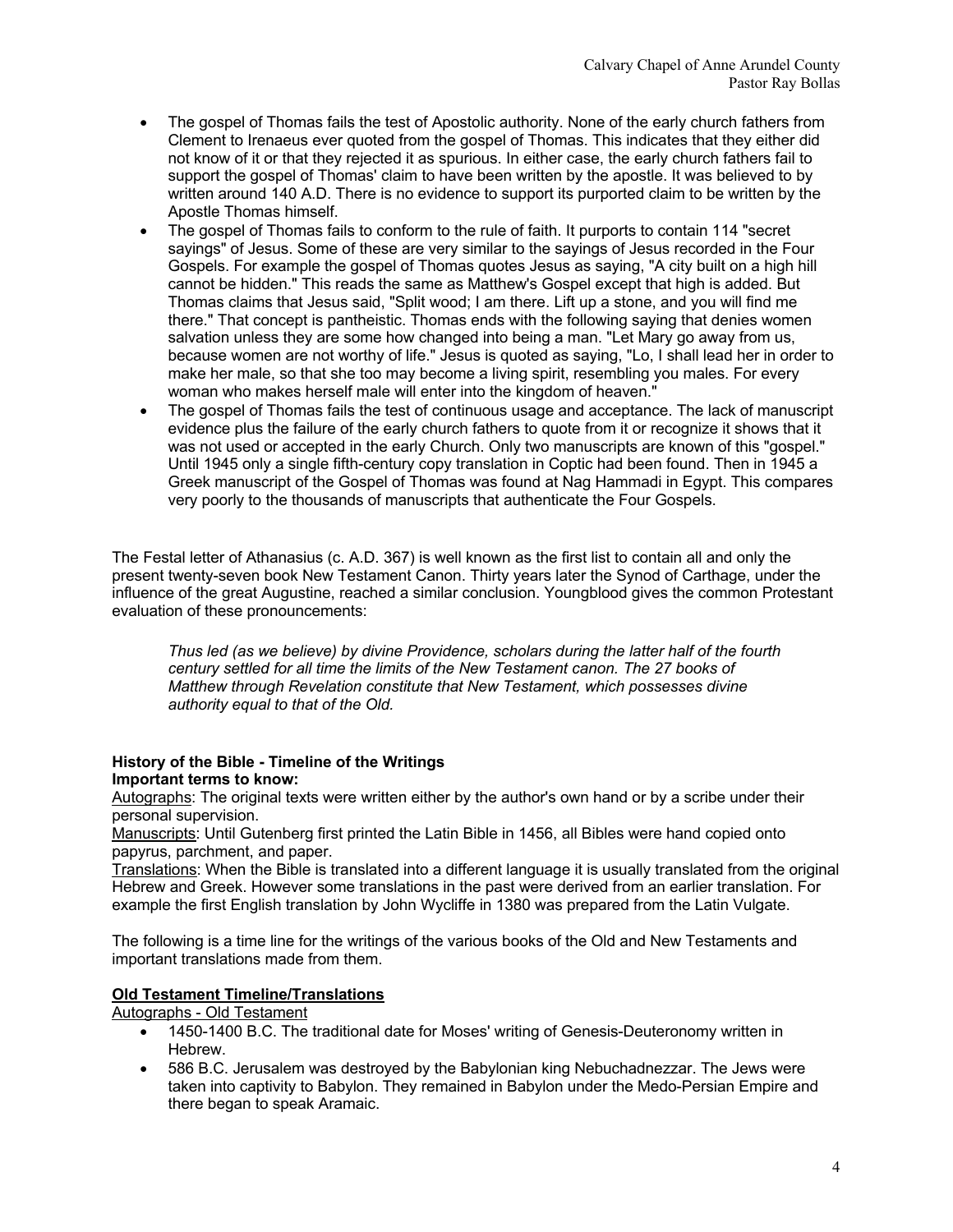- 555-545 B.C. The Book of Daniel Chapters. 2:4 to 7:28 were written in Aramaic.
- 425 B.C. Malachi, the last book of the Old Testament, was written in Hebrew.
- 400 B.C. Ezra Chapters. 4:8 to 6:18; and 7:12-26 were written in Aramaic.

#### Manuscripts - Old Testament

The following is a list of the oldest Hebrew manuscripts of the Old Testament **that are still in existence.**

- The Dead Sea Scrolls: date from 200 B.C. 70 A.D. and contain the entire book of Isaiah and portions of every other Old Testament book but Esther.
- Geniza Fragments: portions the Old Testament in Hebrew and Aramaic, discovered in 1947 in an old synagogue in Cairo, Egypt, which date from about 400 A.D.
- Ben Asher Manuscripts: five or six generations of this family made copies of the Old Testament using the Masoretic Hebrew text, from 700-950 A.D. The following are examples of the Hebrew Masoretic text-type.
- Aleppo Codex: contains the complete Old Testament and is dated around 950 A.D. Unfortunately over one quarter of this Codex was destroyed in anti-Jewish riots in 1947.
- Codex Leningradensis: The complete Old Testament in Hebrew copied by the last member of the Ben Asher family in A.D. 1008.

#### Translations - Old Testament

The Old Testament was translated very early into Aramaic and Greek.

- 400 B.C. The Old Testament began to be translated into Aramaic. This translation is called the Aramaic Targums. This translation helped the Jewish people, who began to speak Aramaic from the time of their captivity in Babylon, to understand the Old Testament in the language that they commonly spoke. In the first century Palestine of Jesus' day, Aramaic was still the commonly spoken language.
- 250 B.C. The Old Testament was translated into Greek. This translation is know as the Septuagint. It is sometimes designated "LXX" (which is Roman numeral for "70") because it was believed that 70 to 72 translators worked to translate the Hebrew Old Testament in Greek. The Septuagint was often used by New Testament writers when they quoted from the Old Testament. The LXX was translation of the Old Testament that was used by the early Church.

The following is a list of the oldest Greek LXX translations of the Old Testament **that are still in existence**.

- Chester Beatty Papyri: Contains nine Old Testament Books in the Greek Septuagint and dates between 100-400 A.D.
- Codex Vaticanus and Codex Sinaiticus each contain almost the entire Old Testament of the Greek Septuagint and they both date around 350 A.D.

#### **The New Testament Timeline/Translation**

Autographs - New Testament

- 45- 95 A.D. The New Testament was written in Greek. The Pauline Epistles, the Gospel of Mark, the Gospel of Luke, and the book of Acts are all dated from 45-63 A.D.
- The Gospel of John and the Revelation may have been written as late as 95 A.D.

#### Manuscripts - New Testament

There are over 5,600 early Greek Manuscripts of the New Testament **that are still in existence**. The oldest manuscripts were written on papyrus and the later manuscripts were written on leather called parchment.

- 125 A.D. The New Testament manuscript which dates most closely to the original autograph was copied around 125 A.D, within 35 years of the original. It is designated "p 52" and contains a small portion of John 18. (The "p" stands for papyrus.)
- 200 A.D. Bodmer p 66 a papyrus manuscript which contains a large part of the Gospel of John.
- 200 A.D. Chester Beatty Biblical papyrus p 46 contains the Pauline Epistles and Hebrews.
- 225 A.D. Bodmer Papyrus p 75 contains the Gospels of Luke and John.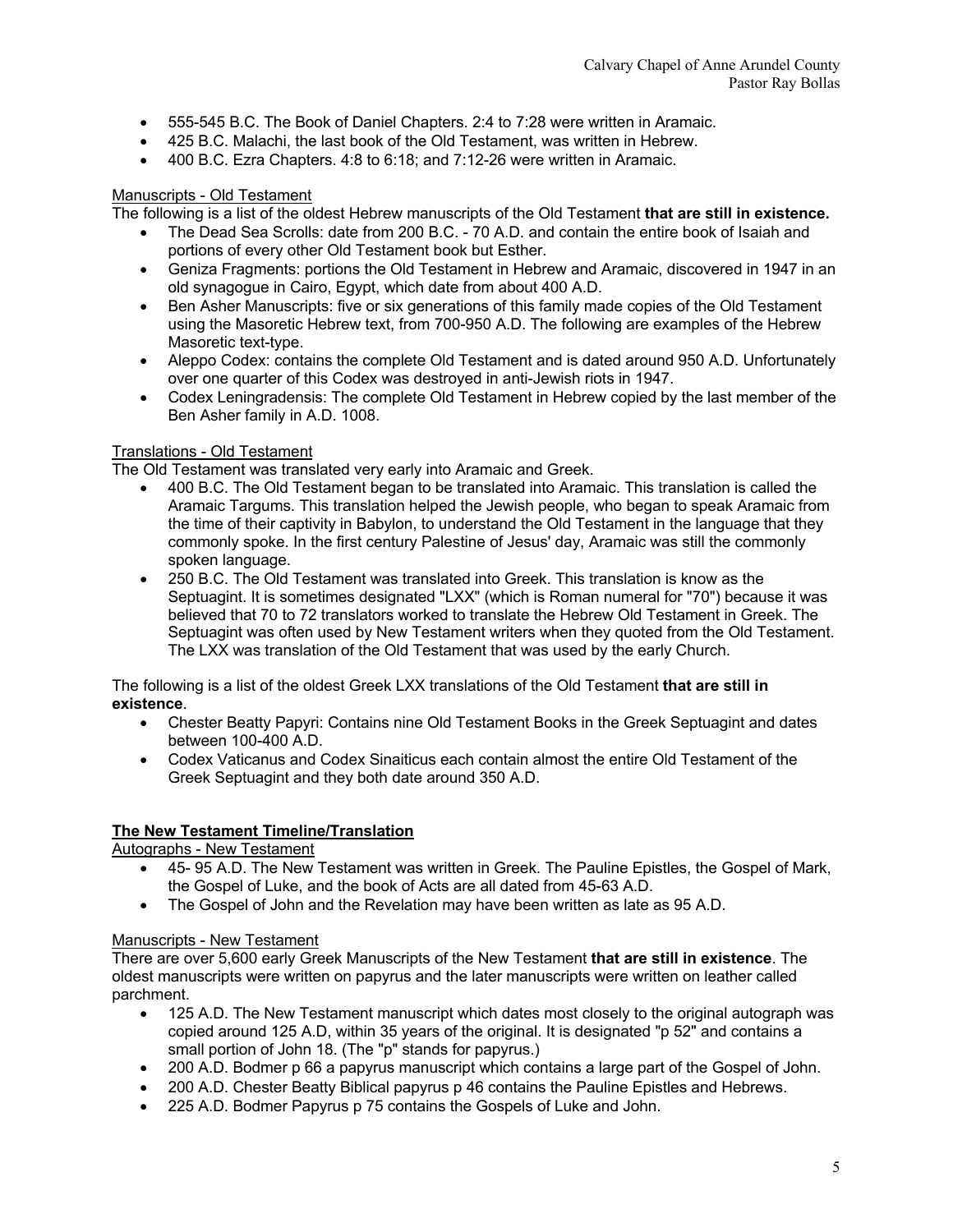- 250-300 A.D. Chester Beatty Biblical papyrus p 45 contains portions of the four Gospels and Acts.
- 350 A.D. Codex Sinaiticus contains the entire New Testament and almost the entire Old Testament in Greek. It was discovered by a German scholar Tisendorf in 1856 at an Orthodox monastery at Mt. Sinai.
- 350 A.D. Codex Vaticanus: {B} is an almost complete New Testament. It was cataloged as being in the Vatican Library since 1475.

There are more than 5,600 known Greek manuscripts of the New Testament, over 10,000 in Latin and over 9,300 other early versions totaling 24,000+ manuscript copies of portions of the New Testament in existence today, ranking it first in manuscript evidence.

#### Translations - New Testament

Early translations of the New Testament can give important insight into the underlying Greek manuscripts from which they were translated.

- 180 A.D. Early translations of the New Testament from Greek into Latin, Syriac, and Coptic versions began about 180 A.D.
- 195 A.D. The name of the first translation of the Old and New Testaments into Latin was termed Old Latin, both Testaments having been translated from the Greek. Parts of the Old Latin were found in quotes by the church father Tertullian, who lived around 160-220 A.D. in north Africa and wrote treatises on theology.
- 300 A.D. The Old Syriac was a translation of the New Testament from the Greek into Syriac.
- 300 A.D. The Coptic Versions: Coptic was spoken in four dialects in Egypt. The Bible was translated into each of these four dialects.
- 380 A.D. The Latin Vulgate was translated by St. Jerome. He translated into Latin the Old Testament from the Hebrew and the New Testament from Greek. The Latin Vulgate became the Bible of the Western Church until the Protestant Reformation in the 1500's. It continues to be the authoritative translation of the Roman Catholic Church to this day. The Protestant Reformation saw an increase in translations of the Bible into the common languages of the people.
- Other early translations of the Bible were in Armenian, Georgian, and Ethiopic, Slavic, and Gothic.
- 1380 A.D. The first English translation of the Bible was by John Wycliffe. He translated the Bible into English from the Latin Vulgate. This was a translation from a translation and not a translation from the original Hebrew and Greek. Wycliffe was forced to translate from the Latin Vulgate because he did not know Hebrew or Greek.

## The Advent of Printing

Printing greatly aided the transmission of the biblical texts.

- 1456 A.D. Gutenberg produced the first printed Bible in Latin. Printing revolutionized the way books were made. From now on books could be published in great numbers and at a lower cost.
- 1514 A.D. The Greek New Testament was printed for the first time by Erasmus. He based his Greek New Testament from only five Greek manuscripts, the oldest of which dated only as for back as the twelfth century. With minor revisions, Erasmus' Greek New Testament came to be know as the **Textus Receptus** or the "received texts."
- 1522 A. D. Polyglot Bible was published. The Old Testament was in Hebrew, Aramaic, Greek, and Latin and the New Testament in Latin and Greek. Erasmus used the Polyglot to revise later editions of his New Testament. Tyndale made use of the Polyglot in his translation on the Old Testament into English which he did not complete because he was martyred in 1534.
- 1611 A.D. The King James Version into English from the original Hebrew and Greek. The King James translators of the New Testament used the **Textus Receptus** as the basis for their translations.
- 1968 A.D. The United Bible Societies 4th Edition of the Greek New Testament. This Greek New Testament made use of the oldest Greek manuscripts which date from 175 A.D. This was the Greek New Testament text from which the NASV and the NIV were translated.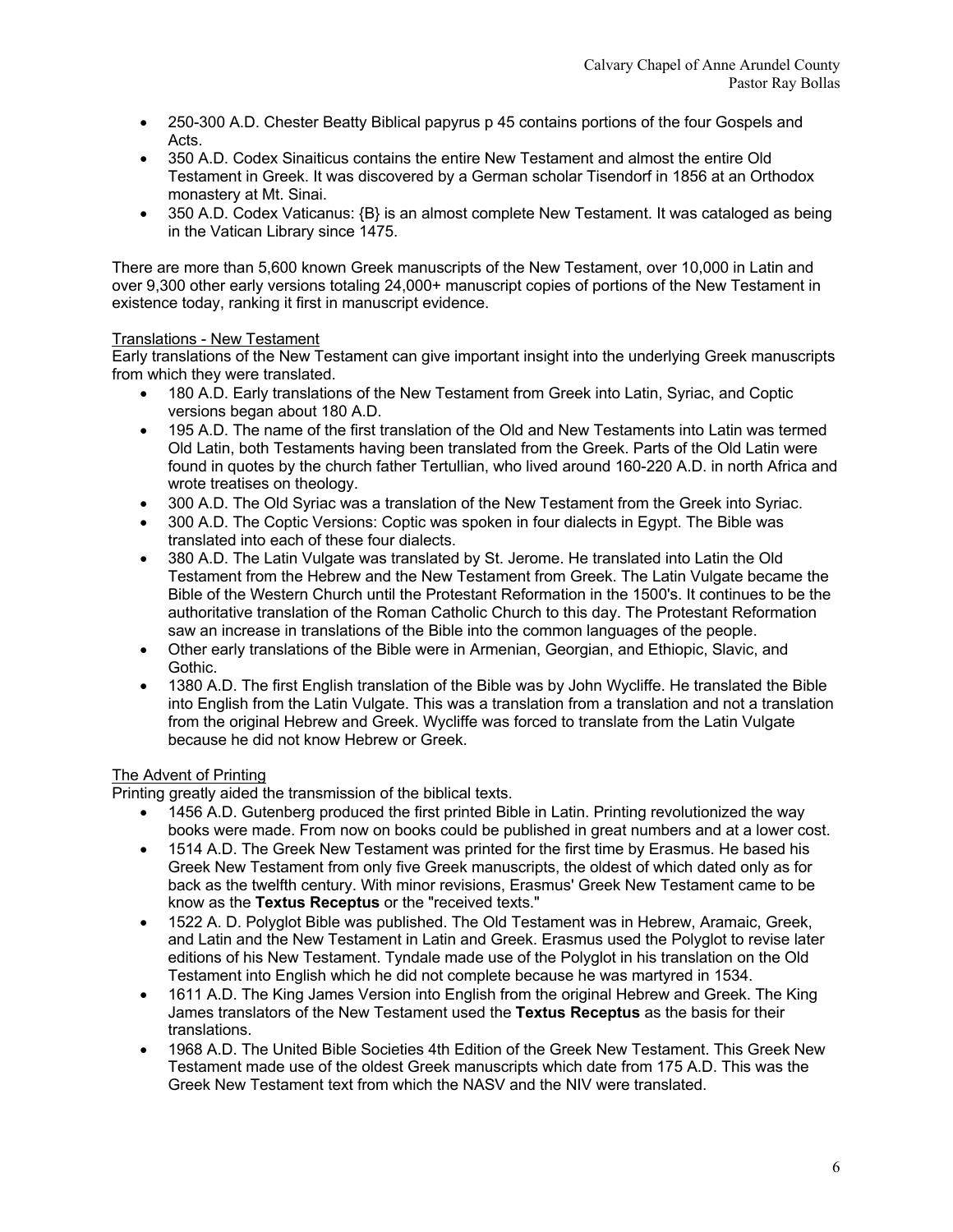- 1971 A.D. The New American Standard Version (NASV) was published. It makes use of the wealth of much older Hebrew and Greek manuscripts now available that weren't available at the time of the translation of the KJV. Its wording and sentence structure closely follow the Greek in more of a word for word style.
- 1983 A.D. The New International Version (NIV) was published. It also made use of the oldest manuscript evidence. It is more of a "thought-for-thought" translation and reads more easily than the NASV.
	- o As an example of the contrast between word-for-word and thought-for-thought translations, notice below the translation of the Greek word "hagios-holy"
	- $\circ$  NASV Hebrews 9:25. "...the high priest enters the holy place year by year with blood not his own."
	- o NIV Hebrews 9:25. "...the high priest enters the Most Holy Place every year with blood that is not his own."
	- $\circ$  The NIV supplies "understood" information about the Day of Atonement, namely that the high priest's duties took place in the compartment of the temple known specifically as the Most Holy Place. Note that the NASV simply says "holy place" reflecting the more literal translation of "hagios."

## **4.) Unique in Its Reliability**

#### **There must be a Bible.**

God Himself has declared that those who obey Him will have eternal life in heaven, and those who choose not to obey will have eternal life in hell. Thus God has established a standard by which He wants man to live. But, how can man know what God's standards are unless He reveals them?

Therefore, God must provide the "standard." His "standard" is the Bible; it must exist simply because God holds man accountable.

#### **The Bible must be without error.**

Since God is responsible for providing man with the "standard," by which to live, He must also assure that it is without error for all of mankind. Will a Holy God whose justice is pure expect man to live by His standards if His original "standard," and subsequent transmissions of that "standard" are corrupt? No, that would be illogical.

Therefore, the expected "standard," and all subsequent copies of that "standard" must also be perfect in order for it to be effective.

#### **The Bible must be easy to understand.**

Can you imagine being given a directive to carry out, but having that order verbalized or written in a language that you cannot understand? How could you be expected to obey? Furthermore, it really wouldn't make any difference if the directive was an absolutely pure truth; if you can not understand it, then it becomes a meaningless order. Likewise, a Bible that is open to various interpretations is no "standard" at all; nor would God expect man to obey such a confusing "standard." Again, that would be illogical.

Therefore, the Bible must be readily understood in order for God to hold man accountable. This is not to say that man must have an intricate knowledge of all details in the Bible, but in areas essential to daily life and the fundamental truths of the Christian faith, the Bible must be readily understood by all who seek its truths in their hearts.

Therefore, God has provided mankind with His standard of personal accountability to Him: the Bible; it is without error; and, it is comprehensible.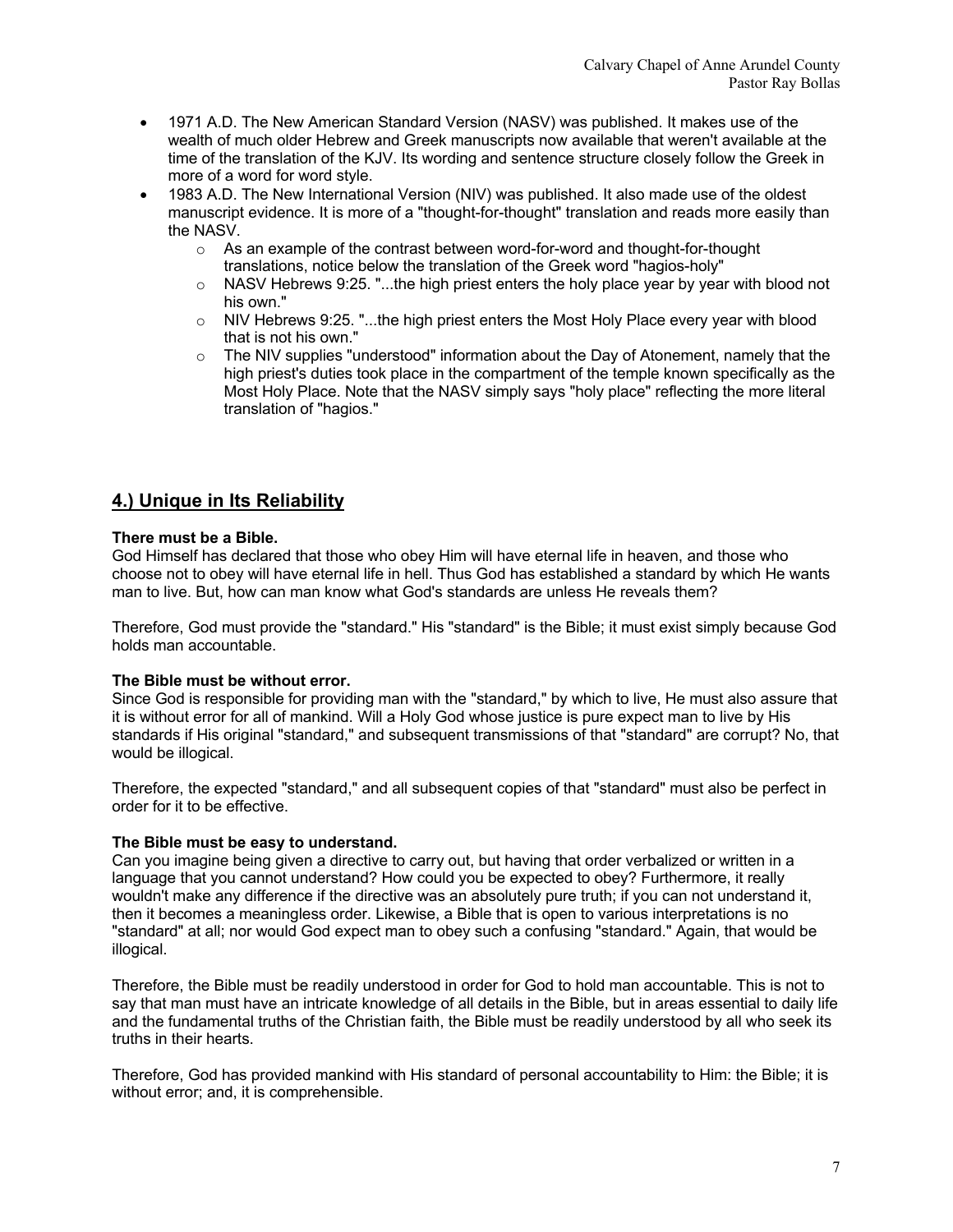Such a defense can be effective for the person who prides himself on his perceived objectivity and ability to apply logic to problem solving. With such a person you will at the very least get him thinking about the Bible as well as God. But a more excellent way to reason against unbelief in the Bible as God's Word is to know and be able to articulate the incredible facts that attest to the reliability of the Bible as a historical document. That is the subject of this presentation.

#### **The Bible Must Follow Original Writings**

The heart of this matter for both Christians and others is an assurance of the historical reliability of the Bible. Quite simply, "Does the text of the Bible have any credibility as historic literature?"; or, "How closely does the modern Bible follow the original writings?" All documents of antiquity, even those modern forgeries that claim authenticity, are subjected to a process termed historiography; i.e., subjecting the document in question to specific tests to determine its reliability.

#### **The Tests of Historiography**

The Military historian, C. Sanders lists the three basic tests of historiography:

- 1. The Bibliographical Test;
- 2. The Internal Evidence Test;
- 3. The External Evidence Test.

These tests determine the historicity and credibility of any ancient manuscript.

#### The Bibliographical Test

The bibliographical test is an examination of the reliability of the copies of documents (that were transmitted from the original written document(s), known as autographs). This test answers the question, "Because we don't have the autographs, how reliable are the manuscript copies that we have?

There are two principle factors that apply to the bibliographical test:

- 1) the **quantity** of manuscript copies;
- 2) the **time interval** between the autographs and the existing manuscript copies.

| <b>Writing</b> | <b>Original Writing</b> | <b>Existing Earliest Copy</b> | <b>Span</b> | #Copies |
|----------------|-------------------------|-------------------------------|-------------|---------|
| NT             | 40-100AD                | 125AD                         | 25yrs       | 24,000  |
| Homer (Iliad)  | 900BC                   | 400BC                         | 500         | 643     |
| Caesar         | $100 - 44$ BC           | 900AD                         | 1000        | 10      |
| Plato          | 427-347BC               | 900AD                         | 1200        |         |
| Aristotle      | 384-322BC               | 1100AD                        | 1400        | 49      |

#### **The Bibliographical Evidence of the New Testament and Homer's "Iliad" Compared**

Homer's Iliad is secular literature from ancient Greece that has the largest number of manuscript copies (designated MSS) in existence (excluding the New Testament). Both the Iliad and the New Testament MSS were written in the same language (Greek). Both were considered "Sacred" writings of their culture. Both have had been subject to debate regarding the authenticity of the authors. Indeed, for many years the Iliad had been considered to be authentic Greek literature of antiquity, but unreliable in its portrayal of Greek civilization and historical events until modern archaeology began to substantiate many of the claims of Homer, just like the New Testament. Let us subject both of these documents to the bibliographical test. The author assumes the reader has familiarity with the general content of the New Testament books and letters, but may not be familiar with Homer's Iliad.

The Iliad is major epic of Greek antiquity written in a poetic literary style that is set in the final year of the Trojan War (c. 1200 B.C.), which forms the background for its central plot -- the story of the wrath of the Greek hero Achilles. Homer is the name traditionally assigned to the author of both the Iliad and Odyssey, the two major epics of Greek antiquity. Nothing is known of Homer as an individual, and in fact the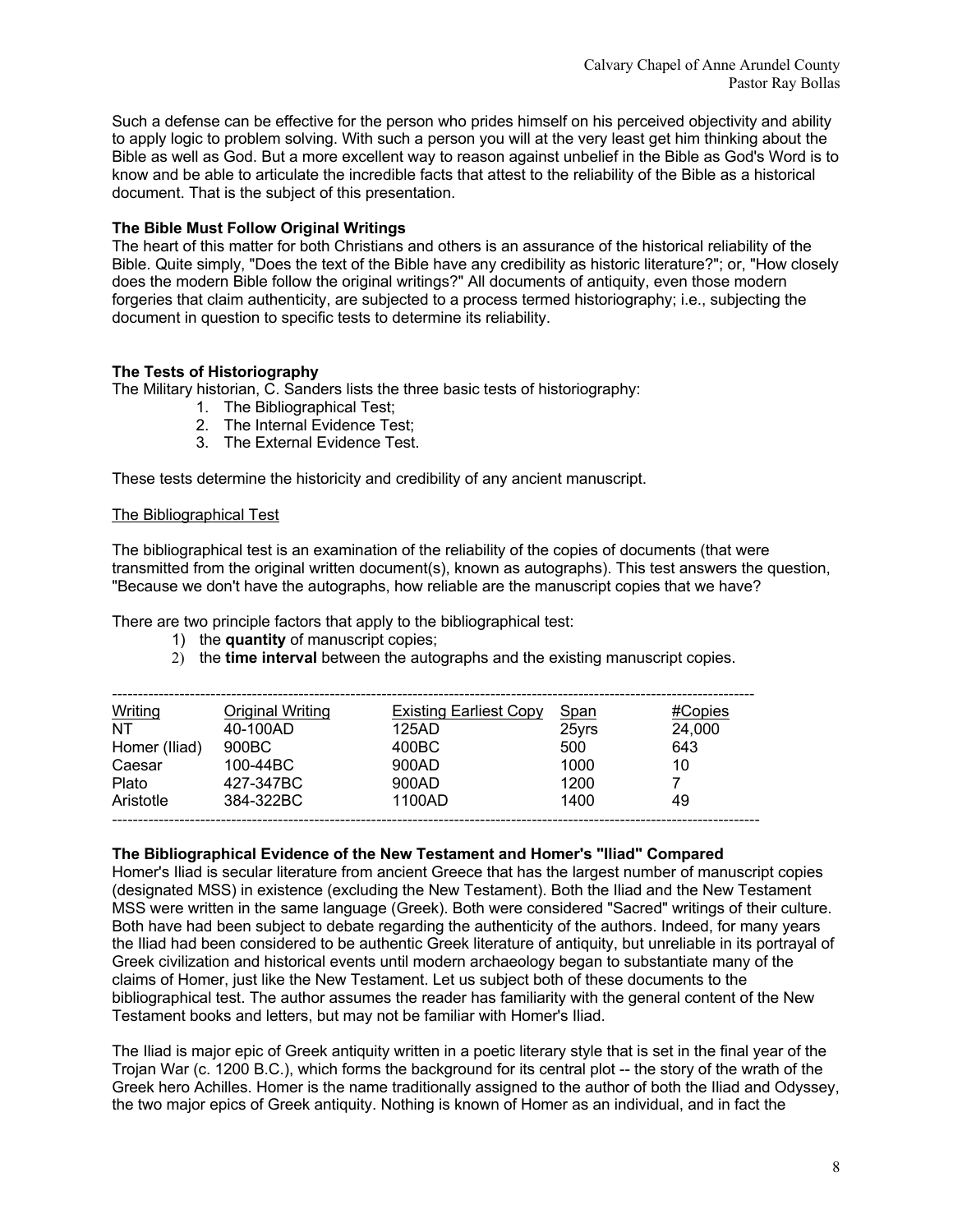question of whether a single person can be said to be responsible for the creation of these two epics is highly controversial. Linguistic and historical evidence, however, concedes a supposition that the poems were composed in the Greek settlements on the west coast of Asia Minor in the latter half of the 8th century B.C. Thus, historians doubt the actual existence of an individual named "Homer" credited as the author of the "Iliad;" but, they also presume that the literature was indeed written by ancient Greeks in the late 8th century B.C.

Now, let us examine the bibliographical evidence of transmission of the Iliad to the present:

- Written 900 B.C.
- There are 643 manuscript copies of the Iliad.
- The only preserved MS with the complete text dates to the 13th century A.D.
- The earliest MSS with a portion of the whole text dates to 400 B.C.
- The timespan from the latest date written (900 B.C.) to the earliest [partial] copy (400 B.C.) is 500 years.
- Thus, Homer's Iliad, with 643 MSS in existence, having an earliest MS copy dating only 500 years from the time of its writing is widely accepted as a completely reliable literature or history by scholars. In other words, there is no doubt in their minds that the existing MSS of Iliad are indeed actual copies of an original document that has never been located.

By comparison, let us examine the bibliographical evidence of transmission of the New Testament to the present:

- Written A.D. 40-100
- There are more than 24,000 manuscript copies of the books of the New Testament.
- The earliest MSS copy dates to A.D. 125.
- The time span from the date written  $(A.D. 100)$  to the earliest copy  $(A.D. 125)$  is 25 years.

#### **Textual Comparison of the New Testament and Homer's Iliad**

Textual comparison between copies of ancient MSS generally reveals variations in the actual text between one copy and another. These variations may be differences in spelling, punctuation, grammar, or differences in the actual content of the text itself. Most variants of ancient MSS reveal differences in spelling, punctuation, and grammar. Obviously, the greater the number of copies in existence proportionately increases the statistical probability of differences between them.

The Iliad and the New Testament are both good books to compare. Just as the New Testament is Sacred to Christians, the Iliad was "Sacred" to the ancient Greeks, and both books were written in Greek. Both texts underwent textual changes and criticism of their Greek manuscripts. However, a scholarly examination of textual variants among all extant MSS reveals 764 lines of the Iliad in question, with only 40 lines (400 words total) of the New Testament are in doubt. Thus, the total textual corruption of the Iliad is 5.0% as compared to only 0.5% for the New Testament

The New Testament contains approximately 20,000 lines, of which 40 lines are in question. This equals 0.5% (one half of one percent).

The Iliad contains approximately 15,600 lines, of which 764 lines are in question. This equals five percent. That's ten times more variants than the New Testament in a document only three-quarters its length.

There is yet another very strong bibliographic support for the accuracy of the New Testament in its large numbers of translations into other languages besides Greek. This fact is unusual since ancient literature was rarely translated into another language. However, Christianity is a missionary faith and has been from its inception in the 1st century A.D. The earliest versions of the New Testament were prepared by missionaries for use among peoples whose native language was Syriac, Latin, or Coptic. These translations were prepared around A.D. 150 (once again a very close time interval to the original autographs) and currently number more than 15,000 existing MSS.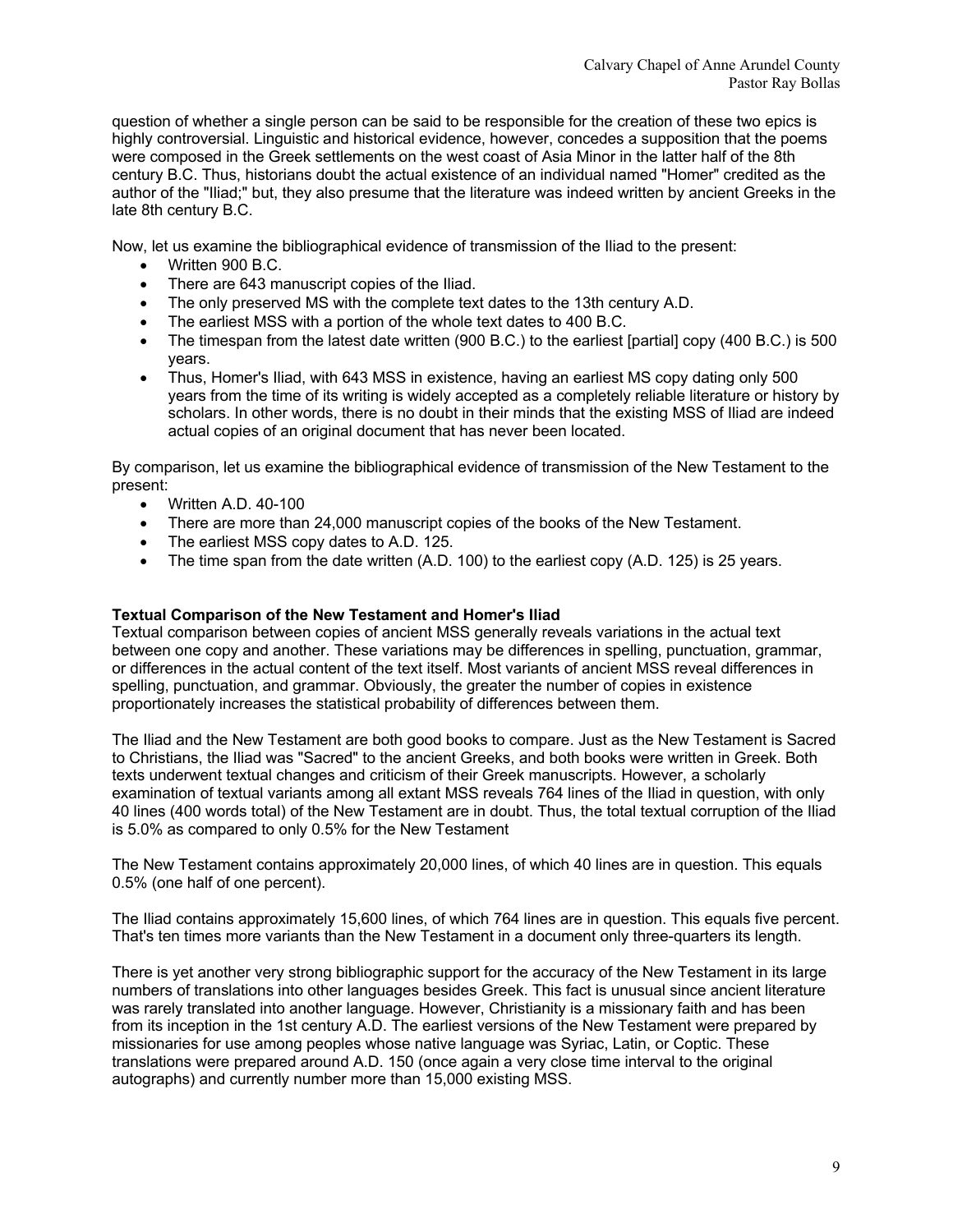#### The Internal Evidence Test for the Reliability of the New Testament

The bibliographical test determines only if a MSS transmits what was originally written in the autograph(s). The task still remains to determine the extent of credibility of that written record. This is the matter of internal criticism.

In the case of the New Testament, which essentially records the accounts of the life and teaching of Jesus Christ, the writers of the various books and epistles were either eyewitnesses themselves, or they recorded the accounts of eyewitnesses to the actual events or teachings of Jesus. Moreover, there is a closeness in the recorded accounts of the writers of the gospels that is extremely effective in certifying the accuracy of what is recorded.

That a few simple men should in one generation have invented so powerful and appealing a personality, so lofty an ethic, and so inspiring a vision of human brotherhood, would be a miracle far more incredible than any recorded in the gospels.

Every writer and Apostle was persecuted and killed (Luke unknown), the ultimate question has to be asked, why would each and every one of them be willing to die for a lie, you would expect that at least one of them would have recanted of his story, but there are no writing that state such a thing.

#### The External Evidence Test for the Reliability of the New Testament

External evidence is the third test of historicity of ancient MSS. This test subjects the document in question to any supporting external historical materials that would confirm or deny the internal testimony of the document itself. "Conformity or agreement with other known historical or scientific facts is often the decisive test of evidence, whether of one or more witnesses.".

The external attestation of the New Testament is so complete that if every copy of the New Testament were lost (including all modern Bibles), the complete document could be assembled solely from various quotations of it in the writings of the early Church Fathers and others.

The earliest manuscripts we have of major portions of the New Testament are p 45, p 46, p66, and p 75, and they date from 175-250 A. D. The early church fathers (97-180 A.D.) bear witness to even earlier New Testament manuscripts by quoting from all but one of the New Testament books.

- Clement (30-100 A.D.) wrote an epistle to the Corinthian Church around 97 A.D. He reminded them to heed the epistle that Paul had written to them years before. Recall that Clement had labored with Paul (Philippians 4:3). He quoted from the following New Testament books: Luke, Acts, Romans, 1 Corinthians, Ephesians, Titus, 1 and 2 Peter, Hebrews, and James.
- The apostolic fathers Ignatius (30-107 A.D.), Polycarp (65-155 A.D.), and Papias (70-155 A.D.) cite verses from every New Testament book except 2 and 3 John. They thereby authenticated nearly the entire New Testament. Both Ignatius and Polycarp were disciples of the apostle John.
- Justin Martyr, (110-165 A.D.), cited verses from the following 13 books of the New Testament: Matthew, Mark, Luke, John, Acts, Romans, 1 Corinthians, Galatians, 2 Thessalonians, Hebrews, 1 and 2 Peter, and Revelation.
- Irenaeus, (120-202 A.D.), wrote a five volume work Against Heresies in which, He quoted from every book of the New Testament but 3 John. He quoted from the New Testament books over 1,200 times.

### The Reliability of the Old Testament

Thus far, a cursory examination of the historiography of the New Testament has been presented. But how do the Old Testament MSS compare? After all, both the Old and the New Testaments comprise the Bible as a whole. Before examining the reliability of the Old Testament, the reader needs to remember that the credibility of the New Testament is established beyond all reasonable doubt. And, Jesus referred repeatedly to the Old Testament Scripture -- both in quoting Scripture as well as attesting to its reliability and canonicity. At best, such consideration must contribute to the external evidence for the reliability of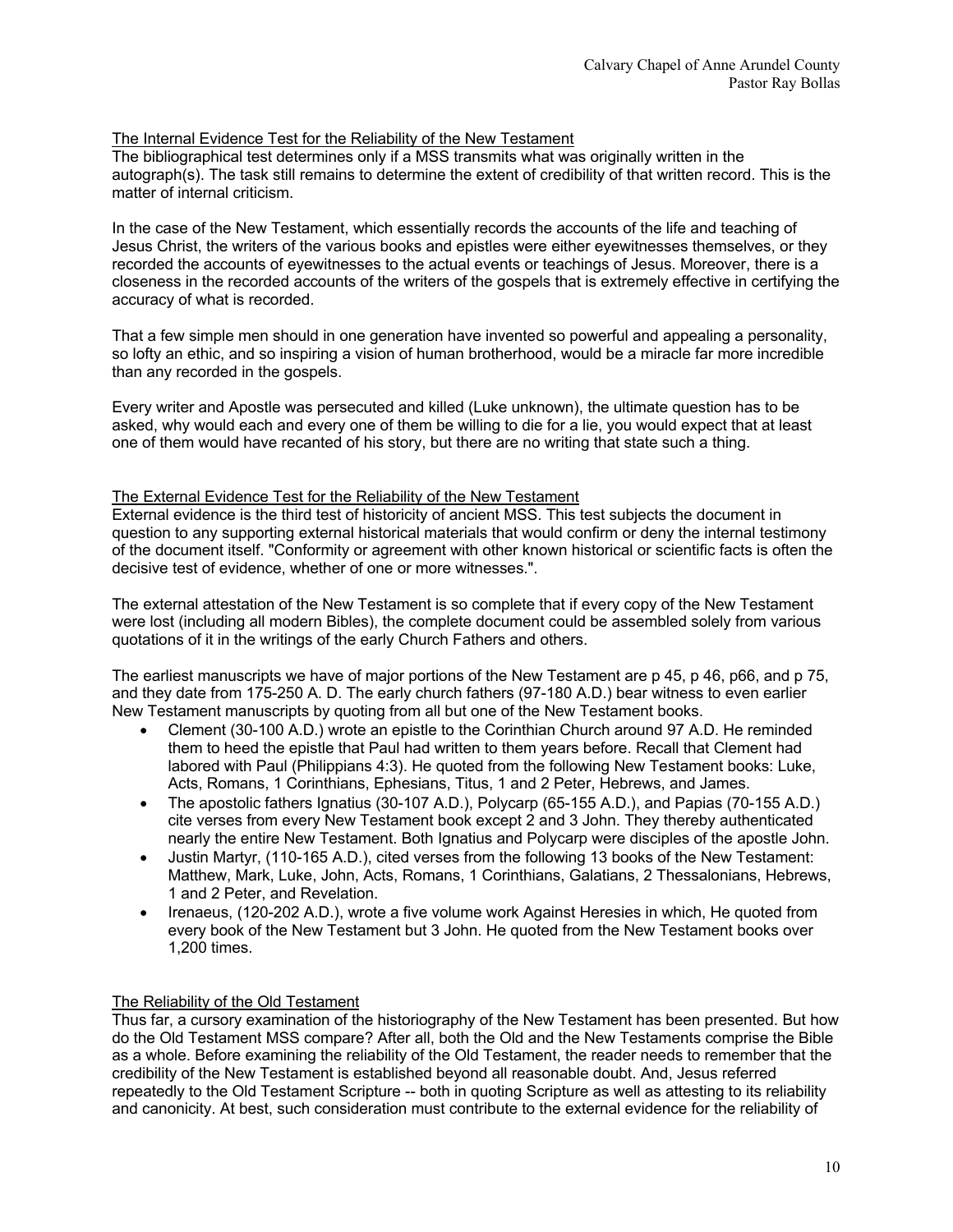the Old Testament. With all due respect to such rigorous objectivity the Christian also needs to carefully consider what the Lord has said about Hebrew Scripture.

Bernard Ramm speaks of the accuracy and number of Biblical manuscripts of the Hebrew Scriptures: "Jews preserved it as no other manuscript has ever been preserved. With their massora they kept tabs on every letter, syllable, word and paragraph. They had special classes of men within their culture whose sole duty was to preserve and transmit these documents with practically perfect fidelity... who ever counted the letters, syllables and words of Plato or Aristotle? Cicero or Seneca?"

The Old Testament does not have the wealth of MSS evidence as the New Testament; however, once the facts of the extreme caution exercised by the Jews in transcription are brought to light, one will readily see the uniqueness of this Scripture in its reliability.

Following the council of Jamnia in A.D. 70 the canon of Hebrew Scripture was formally established and efforts were taken to duplicate copies of the Scripture for use by the widely scattered Jews. During the period A.D. 100-500 Hebrew civil and canonical law was cataloged by a group of Hebrews known as the Talmudists. They had an extremely intricate system of transcribing synagogue scrolls that approaches fanaticism. Indeed, a Christian begins to glimpse the zealous attention to minute detail that characterized the Hebrew religious system condemned by Jesus. To wit:

- A synagogue scroll must be written on the skins of clean animals, that were
- Prepared for the particular use of the synagogue by a Jew;
- The skins must be fastened together with the strings taken from clean animals;
- Every skin must contain a certain number of columns, equal throughout the entire codex.
- **The length of each column must not extend over less than 48 or more than 60 lines; and, the breadth must consist of thirty letters;**
- The whole copy must be first lined; and if three words be written without a line, it is worthless;
- The ink should be black, neither red, green, nor any other color, and be prepared according to a definite recipe;
- An authentic copy must be the exemplar, from which the transcriber ought not in the least deviate;
- **No word or letter, not even a yod, must be written from memory, the scribe not having looked at the codex before him;**
- Between every consonant the space of a hair or thread must intervene;
- Between every new parashah, or section, the breadth of nine consonants;
- Between every book, three lines;
- The fifth book of Moses must terminate exactly with a line; but the rest need not do so;
- Besides this, the copyist must sit in full Jewish dress;
- **Wash his whole body;**
- **Write the name of God with a new pen only.**
- And should a king address him while writing that name, he must take no notice of him.
- Any scroll in which the above regulations were not strictly observed was condemned to be buried in the ground or burned; or they were banished to the schools, to be used as reading books. Once a scroll was transcribed, the Talmudists were so convinced that it was an exact duplicate of the codex they copied from, they gave the new copy equal authority. Thus, when one considers the rigid rules and phenomenal accuracy of the Talmudic copyists in preparing a new scroll we begin to understand the absence of numerous ancient Old Testament MSS, and one must also be convinced of the reliability of the extant copies.

Following the Talmudists was the Massoretic Period between A.D. 500-900AD. Not sufficiently comfortable with the rigid Talmudic rules for transcribing Scripture, the Massoretes devised an incredibly complex system of safeguards against mistakes in transcription. Sir Fredric Kenyon says, "Besides recording varieties of reading, tradition, or conjecture, the Massoretes undertook a number of calculations which do not enter into the ordinary sphere of textual criticism. They numbered the verses, words, and letters of every book. They calculated the middle word and the middle letter of each. They enumerated verses which contained all the letters of the alphabet, or a certain number of them; and so on. These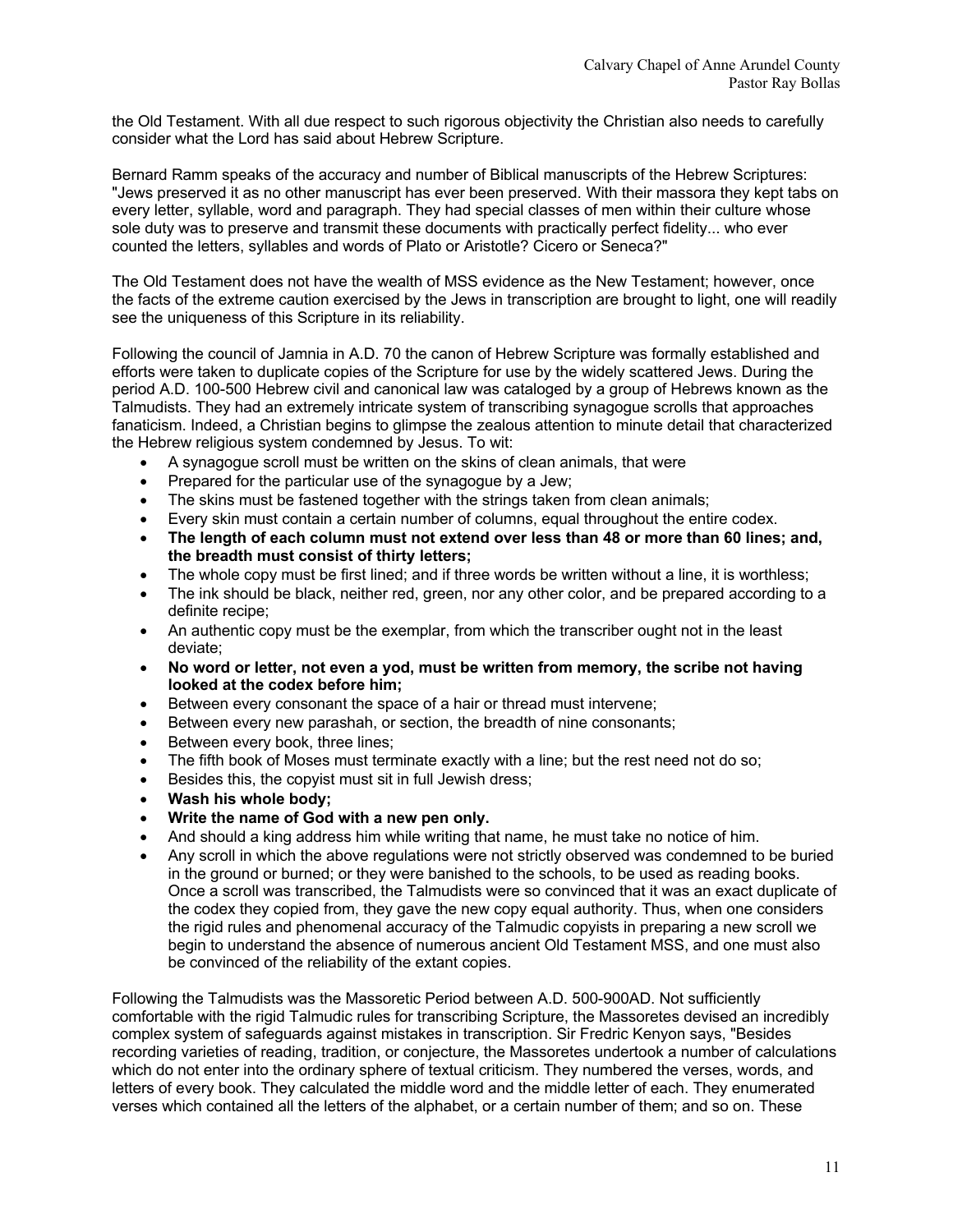trivialities, as we may rightly consider them, had yet the effect of securing minute attention to the precise transmission of the text; and they are but an excessive manifestation of a respect for the sacred Scriptures which in itself deserves nothing but praise. The Massoretes were indeed anxious than not one jot nor tittle, not one smallest letter nor one tiny part of a letter of the Law should pass away or be lost." Indeed, for many years the oldest MSS of the Old Testament was a Massoretic copy dated to A.D. 916.

With the discovery of the Dead Sea Scrolls in 1947 the bibliographic evidence of the Old Testament received even more support. Prior to that discovery, the oldest Hebrew Old Testament MSS was dated to A.D. 916. That left a time interval of more than 1,300 years since the completion of the last book of Hebrew Scripture around 400 B.C. That fact cast serious doubts on the bibliographical reliability of the Hebrew Bible since it was no closer to the date of its autographs than many secular ancient MSS. Adding the weight of New Testament MSS that were dated so closely to the original autographs, there was real concern regarding the historicity of the Hebrew Scriptures. This is one the reason for the significance of the Dead Sea Scrolls.

Yet, from the archaeological record and the dating of Dead Sea Scroll MSS the Old Testament reliability is phenomenal. One of the scrolls discovered was a complete MS of the Hebrew text of Isaiah; it is dated at 125 B.C. by paleographers. Its internal evidence is such that since this single book is more than 1,000 years older than the previously extant MS it is incredible that there was only one word of three letters in question! Furthermore, as F. F. Bruce writes, "An incomplete scroll of Isaiah, found along with the other in the first Qumran cave, and conveniently distinguished as 'Isaiah B,' agrees even more closely with the A.D. 916 Massoretic text." External support for the Old Testament continues to be unearthed in archeological finds of ancient libraries and other MSS.

#### **Note on the 200,000 Errors:**

Many scholars have spent a lifetime of study of the textual variants. The following is the conclusion of the importance of these variants as they relate to the integrity of the New Testament text.

- Again the Definition of Textual Variants: Since all Greek manuscripts of the New Testament prior to Erasmus' first printed Greek New Testament were copied by hand scribal errors or variants could have crept into the texts.. When these Greek New Testament manuscripts are compared with each other we find evidence of scribal errors and places where the different manuscripts differ with one another.
- There are over 200,000 variants in the New Testament alone. How do these variants effect our confidence that the New Testament has been faithfully handed down to us?
- These 200,000 variants are not as large as they seem. Remember that every misspelled word of an omission of a single word in any of the 5,600 manuscript would count as a variant.
- A word of caution must be observed to understand what the word 'variant' truly means when applied to textual comparisons of documents of antiquity. In their text, When Skeptics Ask, the authors, Norman L. Geisler and Ronald M. Brooks, point out "It is easy for someone to leave the wrong impression by saying that there are 200,000 'errors' that have crept into the Bible when the word should be 'variants.' A variant is counted any time one copy is different from any other copy and it is counted again in every copy where it appears. So when a single word is spelled differently in 3,000 copies, that is counted as 3,000 variants. In fact, there are only 10,000 places where variants occur [in the New Testament] and most of those are matters of spelling and word order. There are less than 40 places in the New Testament where we are really not certain which reading is original, but not one of these has any effect on a central doctrine of the faith. Note: the problem is not that we don't know what the text is, but that we are not certain which text has the right reading. **We have 100 percent of the New Testament and we are sure about 99.5 percent of it."**

## **5.) Unique in its Prophecy**

Unique among all books ever written, the Bible accurately foretells specific events -- in detail -- many years, sometimes centuries, before they occur. Approximately 2500 prophecies appear in the pages of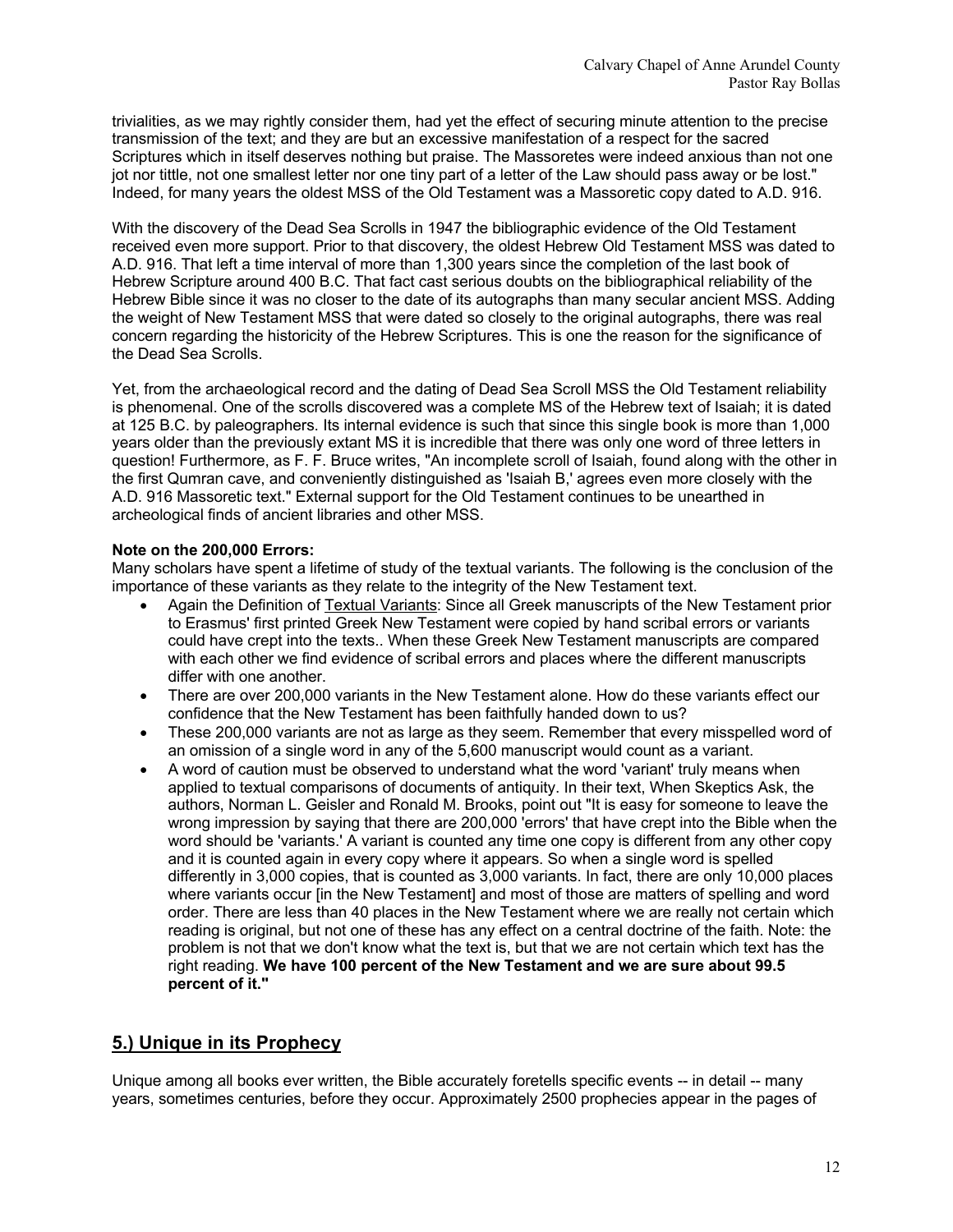the Bible, about 2000 of which already have been fulfilled to the letter, Concerning the coming Messiah, Jesus fulfilled all 300. -- no errors. (The remaining 500 or so reach into the future and may be seen unfolding as days go by.) Since the probability for any one of these prophecies having been fulfilled by chance averages less than one in ten (figured very conservatively) and since the prophecies are for the most part independent of one another, the odds for all these prophecies having been fulfilled by chance without error is less than one in 102000 (that is 1 with 2000 zeros written after it)!

God is not the only one, however, who uses forecasts of future events to get people's attention. Satan does too. Through clairvoyants (such as Jeanne Dixon and Edgar Cayce), mediums, spiritists, and others, come remarkable predictions, though rarely with more than about 60 percent accuracy, never with total accuracy. Messages from Satan, furthermore, fail to match the detail of Bible prophecies, nor do they include a call to repentance.

The acid test for identifying a prophet of God is recorded by Moses in **Deuteronomy 18:21-22**. According to this Bible passage (and others), God's prophets, as distinct from Satan's spokesmen, are 100 percent accurate in their predictions. There is no room for error.

#### **The Seventy 7s of Daniel**

(1) Some time before 500 B.C. the prophet Daniel proclaimed that Israel's long-awaited Messiah would begin his public ministry 483 years after the issuing of a decree to restore and rebuild Jerusalem (Daniel 9:25-26). He further predicted that the Messiah would be "cut off," killed, and that this event would take place prior to a second destruction of Jerusalem. Abundant documentation shows that these prophecies were perfectly fulfilled in the life (and crucifixion) of Jesus Christ. The decree regarding the restoration of Jerusalem was issued by Persia's King Artaxerxes to the Hebrew priest Ezra in 458 B.C., 483 years later the ministry of Jesus Christ began in Galilee. (Remember that due to calendar changes, the date for the start of Christ's ministry is set by most historians at about 26 A.D. Also note that from 1 B.C. to 1 A.D. is just one year.) Jesus' crucifixion occurred only a few years later, and about four decades later, in 70 A.D. came the destruction of Jerusalem by Titus.

#### **Messiah Born in Bethlehem**

(2) In approximately 700 B.C. the prophet Micah named the tiny village of Bethlehem as the birthplace of Israel's Messiah (Micah 5:2). The fulfillment of this prophecy in the birth of Christ is one of the most widely known and widely celebrated facts in history.

#### **Messiah Betrayed for 30 Pieces of Silver**

(3) In the fifth century B.C. a prophet named Zechariah declared that the Messiah would be betrayed for the price of a slave -- thirty pieces of silver, according to Jewish law -- and also that this money would be used to buy a burial ground for Jerusalem's poor foreigners (Zechariah 11:12-13). Bible writers and secular historians both record thirty pieces of silver as the sum paid to Judas Iscariot for betraying Jesus, and they indicate that the money went to purchase a "potter's field," used -- just as predicted -- for the burial of poor aliens (Matthew 27:3-10).

#### **Messiah would be Crucified**

(4) Some 400 years before crucifixion was invented, both Israel's King David and the prophet Zechariah described the Messiah's death in words that perfectly depict that mode of execution. Further, they said that the body would be pierced and that none of the bones would be broken, contrary to customary procedure in cases of crucifixion (Psalm 22 and 34:20; Zechariah 12:10). Again, historians and New Testament writers confirm the fulfillment: Jesus of Nazareth died on a Roman cross, and his extraordinarily quick death eliminated the need for the usual breaking of bones. A spear was thrust into his side to verify that he was indeed, dead.

#### **Cyrus will Conquer Babylon**

(5) The prophet Isaiah foretold that a conqueror named Cyrus would destroy seemingly impregnable Babylon and subdue Egypt along with most of the rest of the known world. This same man, said Isaiah, would decide to let the Jewish exiles in his territory go free without any payment of ransom (Isaiah 44:28; 45:1; and 45:13). Isaiah made this prophecy l50 years before Cyrus was born, 180 years before Cyrus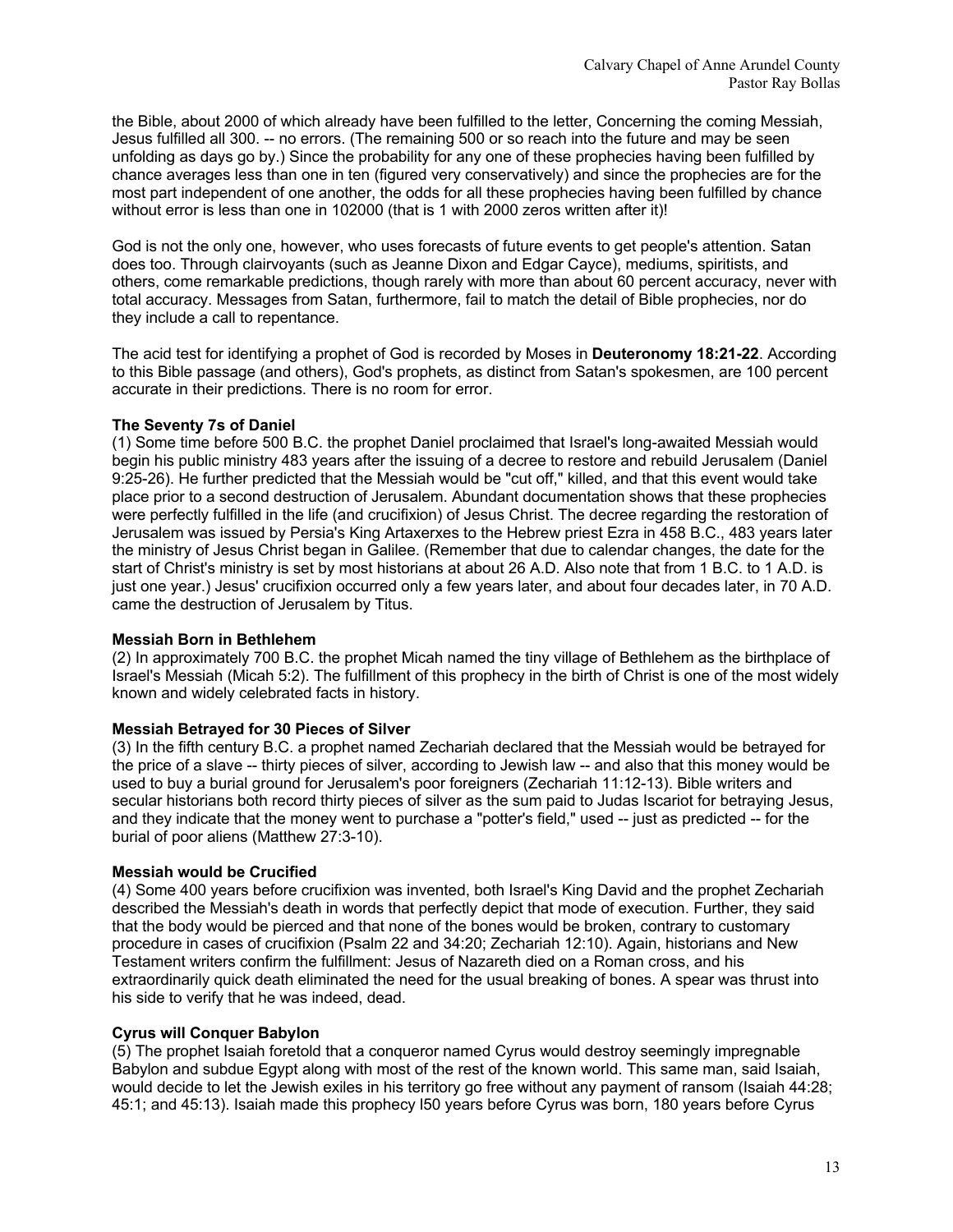performed any of these feats (and he did, eventually, perform them all), and 80 years before the Jews were taken into exile.

#### **Israel Would be Carried off into Slavery**

(6) The prophet Moses foretold (with some additions by Jeremiah and Jesus) that the ancient Jewish nation would be conquered twice and that the people would be carried off as slaves each time, first by the Babylonians (for a period of 70 years), and then by a fourth world kingdom (which we know as Rome). The second conqueror, Moses said, would take the Jews captive in ships, selling them or giving them away as slaves to all parts of the world. Both of these predictions were fulfilled to the letter, the first in 607 B.C. and the second in 70 A.D. God's spokesmen said, further, that the Jews would remain scattered throughout the entire world for many generations, but without becoming assimilated by the peoples or of other nations, and that the Jews would one day return to the land of Palestine to re-establish for a second time their nation (Deuteronomy 29; Isaiah 11:11-13; Jeremiah 25:11; Hosea 3:4-5 and Luke 21:23-24). This prophetic statement sweeps across 3,500 years of history to its complete fulfillment -- in our lifetime.

#### **The Rebirth of the Nation Israel**

(7) The exact location and construction sequence of Jerusalem's nine suburbs was predicted by Jeremiah about 2,600 years ago. He referred to the time of this building project as "the last days," that is, the time period of Israel's second rebirth as a nation in the land of Palestine (Jeremiah 31:38-40). This rebirth became history in 1948, and the construction of the nine suburbs has gone forward precisely in the locations and in the sequence predicted.

Given that the Bible proves so reliable a document, there is every reason to expect that the remaining 500 prophecies, those slated for the "time of the end," also will be fulfilled to the last letter (see Signs of the End, Tribulation Dooms, and The Rapture Promise). Who can afford to ignore these coming events, much less miss out on the immeasurable blessings offered to anyone and everyone who submits to the control of the Bible's author, Jesus Christ? Would a reasonable person take lightly God's warning of judgment for those who reject what they know to be true about Jesus Christ and the Bible, or who reject Jesus' claim on their lives?

Now is the day of salvation! Now is the time of God's favor! Please do not let it go by without further consideration.

## **6.) Unique in its Internal Code**

Genesis chapter 5 gives a genealogy of Adam. It is no coincidence the each name has a meaning, and when you put the names together, it has a message for us.

| Adam       | --Man (is)              |
|------------|-------------------------|
| Seth       | --Appointed             |
| Enosh      | --Mortal                |
| Cainan     | --Sorrow (but)          |
| Mahalalel  | --The Blessed God       |
| Jared      | --Shall come down       |
| Enoch      | --Teaching              |
| Methuselah | --His death shall bring |
| Lamech     | --The Dispairing        |
| Noah       | --Comfort, Rest         |

## **7.) Unique in Its Archeological Proof**

time and time again the Bible spoke of people or places long before any archeological evidence could support it. Here are a few examples: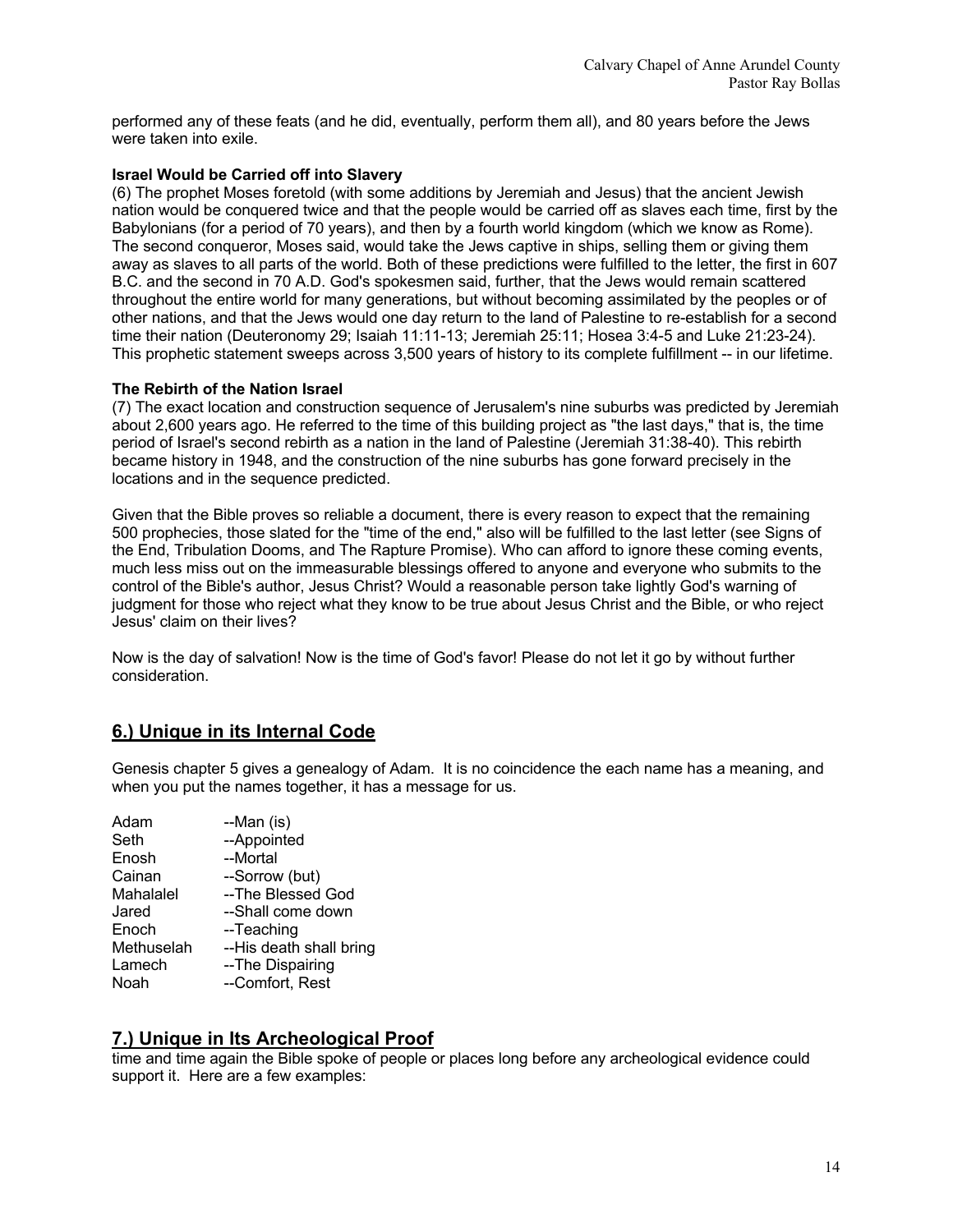#### Assyrian King Sargon

The Assyrian King Sargon was long time known only from the bible account (Isaiah 20;1), it was used as proof the Bible was not authentic. Then archaeological excavations produced the ruins of Sargon's magnificent palace at Khorsabad.

#### Pontius Pilate

That Pilate existed only on the pages of the Bible, they could find no records of him in historical writings. Then in 1961, in Caesaria, an inscription was found on a stone that said (To the people of Caesarea Tiberium Pontius Pilate Prefect of Judea)

#### Hezekiah Tunnel

In Jerusalem today a person can walk through a tunnel 1,749 foot long that was cut through solid rock over 2,700 years ago. It is called Hezekiah Tunnel, and is written about in (2 Kings 20:20). It was prepared for an invasion against the city and it connected the outside water source into the inside of the city, undetectable for the enemy.

#### **8.) Unique in Reference to Health and Science**

The bible isn't a book of science, but when it speaks of science it is always right on. A few Examples:

#### **Health:**

#### Touching the Dead

Just the last century medical personnel would go directly from handling the dead in the dissecting room to conducting examinations in the maternity ward. Infections were transferred from the dead, and many more died.

In Numbers 19:11-22, the Law of God said if anyone touches a dead person they become unclean and must wash himself.

#### **Circumcision:**

Back in the turn of the 19<sup>th</sup> century, in NYC they noticed that Jewish woman had a lower rate of cervical cancer than non-Jewish woman. Upon further study they found it was because Jewish woman only married Jewish males and the males were circumcised, and carried less bacteria than the uncircumcised.

(Genesis 17:11 KJV) And ye shall circumcise the flesh of your foreskin; and it shall be a token of the covenant betwixt me and you.

#### **On the 8th Day**

No explanation was given why the eighth day was specified for circumcision, but medical research now shows that the blood-clotting element Vitamin K rises to an adequate level at the  $8<sup>th</sup>$  day.

(Leviticus 12:3 KJV) And in the eighth day the flesh of his foreskin shall be circumcised.

#### **Science:**

The Earth Hangs on Nothing

*--- (Job 26:7 NKJV) He stretches out the north over empty space; He hangs the earth on nothing.*

This was written 4,000 years ago when the common belief that the earth was held up by four elephants standing on a turtle.

#### **The Round Earth**

• *----(Isaiah 40:22 NKJV) It is He who sits above the circle of the earth, And its inhabitants are*  like grasshoppers, Who stretches out the heavens like a curtain, And spreads them out like a tent *to dwell in.*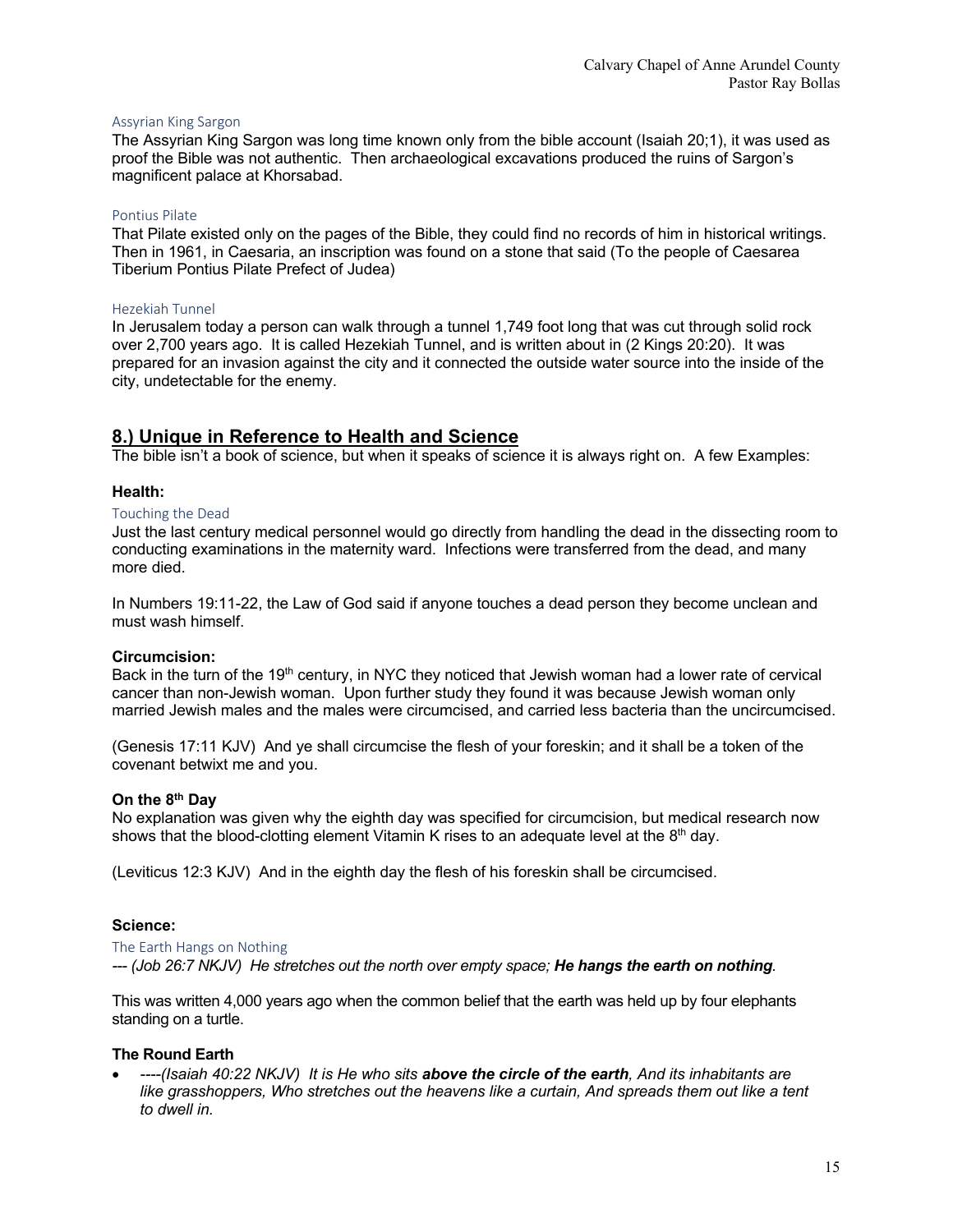• Written approximately 2,700 years ago. Yet it was just 1492 Columbus sailed the Ocean Blue, and everyone said he was going to fall off the face of the earth because the earth was flat.

#### *The Earth's Water Cycle*

- *--- (Ecclesiastes 1:7 NKJV) All the rivers run into the sea, Yet the sea is not full; To the place from which the rivers come, There they return again.*
- Written 3,000 years ago

#### The Expanding Universe

- ---- *(Isaiah 51:13 KJV) And forgettest the LORD thy maker, that hath stretched forth the heavens, and laid the foundations of the earth; ………………………*
- Science has proven that the universe is expanding and this was written 2,700 years ago. The word "stretched forth" means to keep expanding.

#### Light Divides

- *(Job 38:24 KJV) By what way is the light parted, which scattereth the east wind upon the earth?*
- The Light spectrum, was only discovered a few hundred years ago.

#### **Paths in the Sea**

- *(Psalms 8:8 KJV) The fowl of the air, and the fish of the sea, and whatsoever passeth through the paths of the seas.*
- Paths in the sea wasn't known in the shipping industry until only a hundred or so years ago.

#### The Jet Stream

• *(Ecclesiastes 1:6 NKJV) The wind goes toward the south, And turns around to the north; The wind whirls about continually, And comes again on its circuit.*

#### **Thermodynamic Principles**

• *(2 Peter 3:10 KJV) But the day of the Lord will come as a thief in the night; in the which the heavens shall pass away with a great noise, and the elements shall melt with fervent heat, the earth also and the works that are therein shall be burned up.*

Spoken of in the Bible 2000 years ago.

## **9.) Unique in Circulation**

THE CIRCULATION OF THE BIBLE...

- 1. As of 1804 409 million copies
- 2. As of 1932 one and a third billion copies

"The world's best-selling and most widely distributed book is the Bible, with an estimated 2.5 billion copies sold, 1815-1975." - (Guinness Book of World Records)

It has Survived through Persecution:

- A.) Many have tried to burn it, ban it, and otherwise outlaw it
	- From the days of Roman emperors
	- To the present Communist-dominated countries